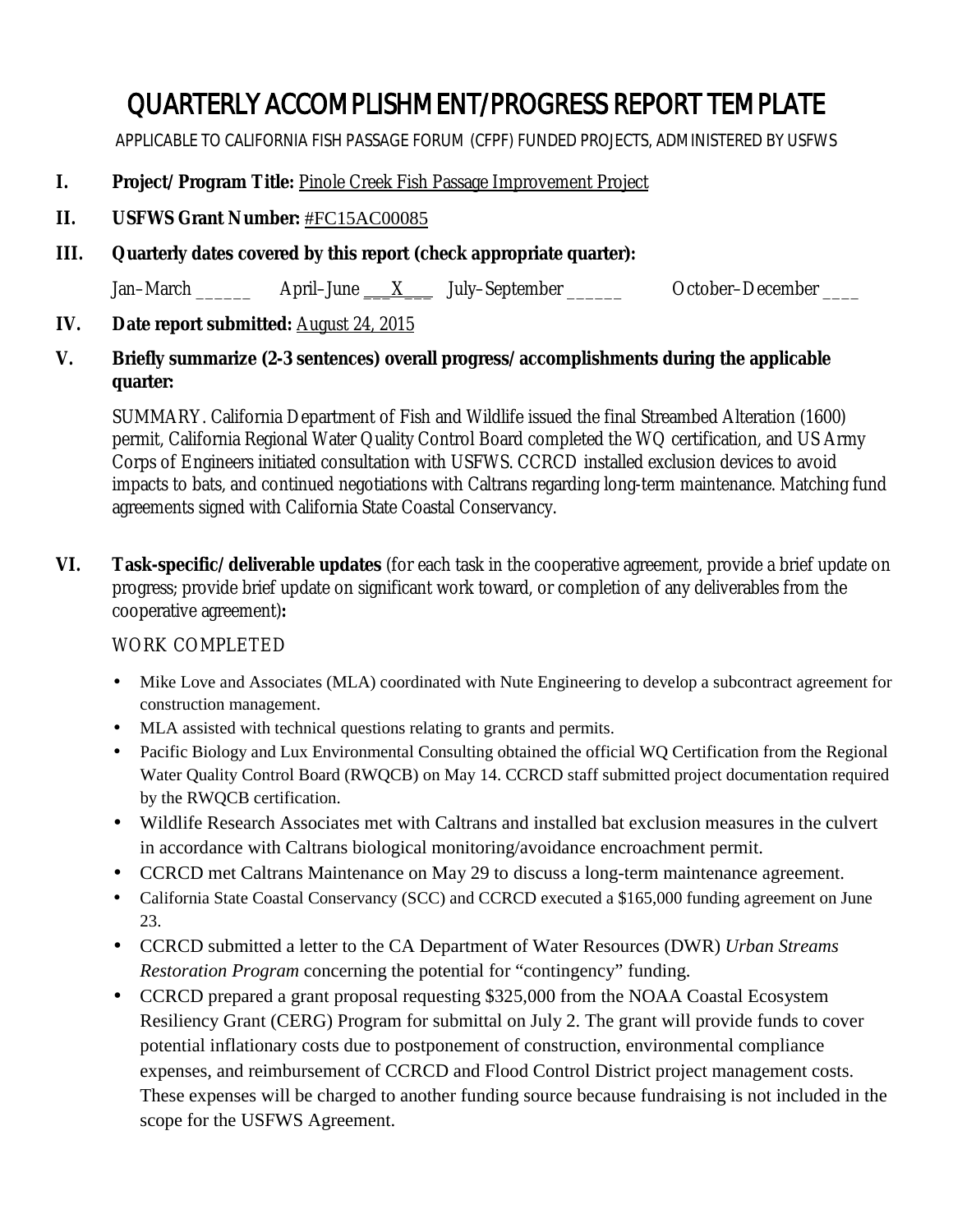- CCRCD consulted with California Special Districts Association (CSDA) and Brandis-Tolman, a financial consultant, to research options for short-term financing during construction.
- CCRCD's Board of Directors approved submitting a letter to the City of Pinole on the Gateway development project, which is situated immediately downstream of the fish passage project, to raise awareness about opportunities to benefit fish passage at the site.
- Prepared and submitted a quarterly reports to funders.

## **VII. Any significant developments beyond those reported for specific tasks/deliverables:**

See below.

#### **VIII. Any delays/issues that are impacting or may impact progress of the project:**

Construction Schedule. CCRCD, in consultation with MLA and Lux, determined that environmental and access permits would not be ready in time for construction this summer, therefore, postponed construction until the summer of 2016. Remaining tasks include completing USFWS' Biological Consultation, finalizing the Corps permit, finalizing encroachment permits and maintenance agreements with Caltrans and Contra Costa Flood Control District.

**IX. Summary of invoices/charges to the agreement** (include amount and date of any invoices submitted for payment under the agreement, that occurred during the quarter. Optionally, include a summary of charges incurred during the quarter that will be invoiced during the next quarter)**:**

See attached Federal Financial Report and accompanying spreadsheet.

#### **X. Anticipated work in next quarter:**

- · CCRCD will continue working on maintenance agreement with Caltrans and Contra Costa Flood Control District.
- · CCRCD staff will execute a \$40,000 funding agreement with the Contra Costa County Fish and Wildlife Propagation Fund.
- Pacific Biology and Lux Environmental will continue working with the Corps of Engineers and USFWS to complete the biological consultation and obtain the CWA permit.
- CCRCD will work on revised Construction Management agreement with MLA and continue research on (i) materials inspections and (ii) project financing.
- CCRCD will continue to solicit funding, as needed, to cover CCRCD expenses and potential cost increases due to environmental compliance obligations, construction postponement, and inflation.
- **XI. Additional information** (include pictures, documents, presentations, or similar outputs that were developed during the quarter related to the project and a summary of any outreach activities or significant meetings):

### Executed permit documents available upon request.

#### **Submit quarterly reports to Donnie Ratcliff, U.S. Fish and Wildlife Service (Donald\_Racliff@fws.gov) and Lisa DeBruyckere, Coordinator, California Fish Passage Forum (lisad@createstrat.com)**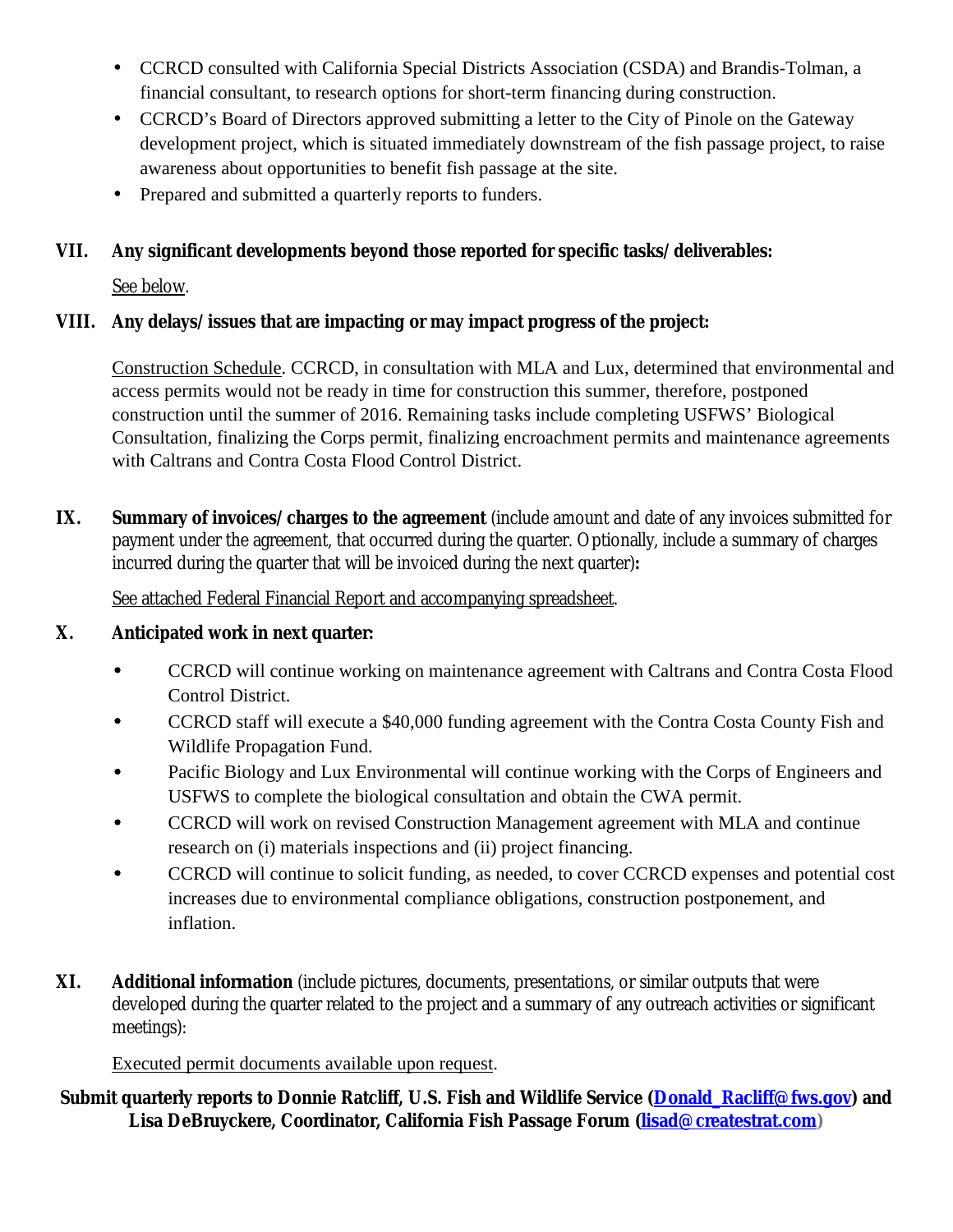#### **FEDERAL FINANCIAL REPORT**

|                                                                                                     |                                                                                                                      |                                                                                                                                                                                                                                                                                                    |                                                 | (Follow form instructions)                 |                               |                      |                                                                           |                                  |                  |                       |  |
|-----------------------------------------------------------------------------------------------------|----------------------------------------------------------------------------------------------------------------------|----------------------------------------------------------------------------------------------------------------------------------------------------------------------------------------------------------------------------------------------------------------------------------------------------|-------------------------------------------------|--------------------------------------------|-------------------------------|----------------------|---------------------------------------------------------------------------|----------------------------------|------------------|-----------------------|--|
| <b>Report is Submitted</b>                                                                          | US Department of Interior<br><b>Fish and Wildlife Service</b><br>Pacific Southwest Region                            | 1. Federal Agency and Organizational Element to Which 2. Federal Grant or Other Identifying Number Assigned by Federal Agency (To<br>report multiple grants, use FFR Attachment)<br>F15AC00085                                                                                                     |                                                 |                                            |                               |                      |                                                                           |                                  | of               |                       |  |
|                                                                                                     |                                                                                                                      | 3. Recipient Organization (Name and complete address including Zip code)                                                                                                                                                                                                                           |                                                 |                                            |                               |                      |                                                                           |                                  |                  | pages                 |  |
|                                                                                                     | Contra Costa Resource Conservation District<br>5552 Clayton Road, Concord California 94521                           |                                                                                                                                                                                                                                                                                                    |                                                 |                                            |                               |                      |                                                                           |                                  |                  |                       |  |
|                                                                                                     | 4a. DUNS Number<br>4b. EIN<br>5. Recipient Account Number or Identifying<br>6. Report Type<br>7. Basis of Accounting |                                                                                                                                                                                                                                                                                                    |                                                 |                                            |                               |                      |                                                                           |                                  |                  |                       |  |
| 80706880                                                                                            |                                                                                                                      | 94 - 2550002                                                                                                                                                                                                                                                                                       | Attachment)<br>4007                             | Number (To report multiple grants, use FFR |                               |                      | <b>□</b> Quarterly<br>$\Box$ Semi-Annual<br>$\Box$ Annual<br>$\Box$ Final | $\Box$ Cash<br>$\boxdot$ Accrual |                  |                       |  |
|                                                                                                     | 8. Project/Grant Period (Month, Day, Year)                                                                           |                                                                                                                                                                                                                                                                                                    |                                                 |                                            |                               |                      | 9. Reporting Period End Date (Month, Day, Year)                           |                                  |                  |                       |  |
| From:                                                                                               | 02/17/2015                                                                                                           |                                                                                                                                                                                                                                                                                                    | To:                                             | 09/30/2017                                 |                               | 06/30/2015           |                                                                           |                                  |                  |                       |  |
| 10. Transactions                                                                                    |                                                                                                                      |                                                                                                                                                                                                                                                                                                    |                                                 |                                            |                               | Cumulative           |                                                                           |                                  |                  |                       |  |
|                                                                                                     |                                                                                                                      | (Use lines a-c for single or combined multiple grant reporting)                                                                                                                                                                                                                                    |                                                 |                                            |                               |                      |                                                                           |                                  |                  |                       |  |
|                                                                                                     |                                                                                                                      | Federal Cash (To report multiple grants separately, also use FFR Attachment):                                                                                                                                                                                                                      |                                                 |                                            |                               |                      |                                                                           |                                  |                  |                       |  |
|                                                                                                     | a. Cash Receipts                                                                                                     |                                                                                                                                                                                                                                                                                                    |                                                 |                                            |                               |                      | \$                                                                        |                                  |                  |                       |  |
|                                                                                                     | b. Cash Disbursements<br>c. Cash on Hand (line a minus b)                                                            |                                                                                                                                                                                                                                                                                                    |                                                 |                                            |                               | \$<br>\$             |                                                                           |                                  |                  |                       |  |
|                                                                                                     | (Use lines d-o for single grant reporting)                                                                           |                                                                                                                                                                                                                                                                                                    |                                                 |                                            |                               |                      |                                                                           |                                  |                  |                       |  |
|                                                                                                     | <b>Federal Expenditures and Unobligated Balance:</b>                                                                 |                                                                                                                                                                                                                                                                                                    |                                                 |                                            |                               |                      |                                                                           |                                  |                  |                       |  |
|                                                                                                     | d. Total Federal funds authorized                                                                                    |                                                                                                                                                                                                                                                                                                    |                                                 |                                            |                               |                      | \$                                                                        |                                  |                  | 40,000.00             |  |
| \$<br>e. Federal share of expenditures                                                              |                                                                                                                      |                                                                                                                                                                                                                                                                                                    |                                                 |                                            |                               |                      |                                                                           |                                  |                  | 7,271.95              |  |
| \$<br>f. Federal share of unliquidated obligations<br>g. Total Federal share (sum of lines e and f) |                                                                                                                      |                                                                                                                                                                                                                                                                                                    |                                                 |                                            |                               |                      |                                                                           |                                  |                  |                       |  |
|                                                                                                     |                                                                                                                      | h. Unobligated balance of Federal funds (line d minus g)                                                                                                                                                                                                                                           |                                                 |                                            |                               |                      | \$<br>\$                                                                  |                                  |                  | 7,271.95<br>32,728.05 |  |
| <b>Recipient Share:</b>                                                                             |                                                                                                                      |                                                                                                                                                                                                                                                                                                    |                                                 |                                            |                               |                      |                                                                           |                                  |                  |                       |  |
|                                                                                                     | i. Total recipient share required                                                                                    |                                                                                                                                                                                                                                                                                                    |                                                 |                                            |                               |                      | \$                                                                        |                                  |                  | 841,457.00            |  |
| \$<br>Recipient share of expenditures                                                               |                                                                                                                      |                                                                                                                                                                                                                                                                                                    |                                                 |                                            |                               |                      |                                                                           |                                  |                  | 186,519.00            |  |
|                                                                                                     |                                                                                                                      | k. Remaining recipient share to be provided (line i minus j)                                                                                                                                                                                                                                       |                                                 |                                            |                               |                      | \$                                                                        |                                  |                  | 654,938.00            |  |
| Program Income:                                                                                     |                                                                                                                      |                                                                                                                                                                                                                                                                                                    |                                                 |                                            |                               |                      |                                                                           |                                  |                  |                       |  |
|                                                                                                     | I. Total Federal share of program income earned                                                                      |                                                                                                                                                                                                                                                                                                    |                                                 |                                            |                               |                      | \$                                                                        |                                  |                  |                       |  |
|                                                                                                     |                                                                                                                      | m. Program income expended in accordance with the deduction alternative                                                                                                                                                                                                                            |                                                 |                                            |                               |                      | \$                                                                        |                                  |                  |                       |  |
|                                                                                                     |                                                                                                                      | n. Program income expended in accordance with the addition alternative                                                                                                                                                                                                                             |                                                 |                                            |                               |                      | \$<br>\$                                                                  |                                  |                  | $\sim$                |  |
| 11.<br>Indirect                                                                                     | o. Unexpended program income (line I minus line m or line n)<br>a. Type<br>b. Rate<br>From                           |                                                                                                                                                                                                                                                                                                    | c. Period                                       | Period To<br>d. Base                       |                               | e. Amount Charged    |                                                                           |                                  | f. Federal Share |                       |  |
| Expense                                                                                             | Provisional                                                                                                          | 27.3%                                                                                                                                                                                                                                                                                              | 2/17/15                                         | 6/30/15                                    | \$7,271.95                    | <b>S</b>             | $1,985.24$ \$                                                             |                                  |                  | 1,985.24              |  |
|                                                                                                     |                                                                                                                      |                                                                                                                                                                                                                                                                                                    |                                                 |                                            |                               |                      |                                                                           |                                  |                  |                       |  |
|                                                                                                     |                                                                                                                      | 12. Remarks: Attach any explanations deemed necessary or information required by Federal sponsoring agency in compliance with governing legislation:                                                                                                                                               |                                                 | a. Totals:                                 | $\frac{1}{2}$ \$7.271.95 \ \$ |                      | $1.985.24$ S                                                              |                                  |                  | 1.985.24              |  |
|                                                                                                     |                                                                                                                      | 13. Certification: By signing this report, I certify to the best of my knowledge and belief that the report is true, complete, and accurate, and the<br>expenditures, disbursements and cash receipts are for the purposes and intent set forth in the award documents. I am aware that any false, |                                                 |                                            |                               |                      |                                                                           |                                  |                  |                       |  |
|                                                                                                     |                                                                                                                      | fictitious, or fraudulent information may subject me to criminal, civil, or administrative penalties. (U.S. Code, Title 18, Section 1001)                                                                                                                                                          |                                                 |                                            |                               |                      |                                                                           |                                  |                  |                       |  |
|                                                                                                     |                                                                                                                      | a. Typed or Printed Name and Title of Authorized Certifying Official                                                                                                                                                                                                                               | c. Telephone (Area code, number, and extension) |                                            |                               |                      |                                                                           |                                  |                  |                       |  |
|                                                                                                     | Benjamin Wallace, Executive Director                                                                                 |                                                                                                                                                                                                                                                                                                    | 925-672-6522                                    |                                            |                               |                      |                                                                           |                                  |                  |                       |  |
|                                                                                                     |                                                                                                                      |                                                                                                                                                                                                                                                                                                    | d. Email Address                                |                                            |                               |                      |                                                                           |                                  |                  |                       |  |
|                                                                                                     |                                                                                                                      |                                                                                                                                                                                                                                                                                                    |                                                 |                                            |                               |                      | ben.wallace@ca.nacdnet.net                                                |                                  |                  |                       |  |
|                                                                                                     | b. Signature of Authorized Certifying Official                                                                       |                                                                                                                                                                                                                                                                                                    | e. Date Report Submitted (Month, Day, Year)     |                                            |                               |                      |                                                                           |                                  |                  |                       |  |
|                                                                                                     |                                                                                                                      |                                                                                                                                                                                                                                                                                                    |                                                 |                                            |                               | 07/23/15             |                                                                           |                                  |                  |                       |  |
|                                                                                                     |                                                                                                                      |                                                                                                                                                                                                                                                                                                    |                                                 |                                            |                               | 14. Agency use only: |                                                                           |                                  |                  |                       |  |
|                                                                                                     |                                                                                                                      |                                                                                                                                                                                                                                                                                                    |                                                 |                                            |                               |                      | Standard Form 425 - Revised 10/11/2011                                    |                                  |                  |                       |  |
|                                                                                                     |                                                                                                                      |                                                                                                                                                                                                                                                                                                    |                                                 |                                            |                               |                      | OMB Approval Number: 0348-0061                                            |                                  |                  |                       |  |
|                                                                                                     |                                                                                                                      |                                                                                                                                                                                                                                                                                                    |                                                 |                                            |                               |                      | Expiration Date: 2/28/2015                                                |                                  |                  |                       |  |

#### **Paperwork Burden Statement**

According to the Paperwork Reduction Act, as amended, no persons are required to respond to a collection of information unless it displays a valid OMB Control Number. The valid OMB control number for this information collection is 0348-0061. Public reporting burden for this collection of information is estimated to average 1.5 hours per response, including time for reviewing instructions, searching existing data sources, gathering and maintaining the data needed, and completing and reviewing the collection of information. Send comments regarding the burden estimate or any other aspect of this collection of information, including suggestions for reducing this burden, to the Office of Management and Budget, Paperwork Reduction Project (0348-0061), Washington, DC 20503.